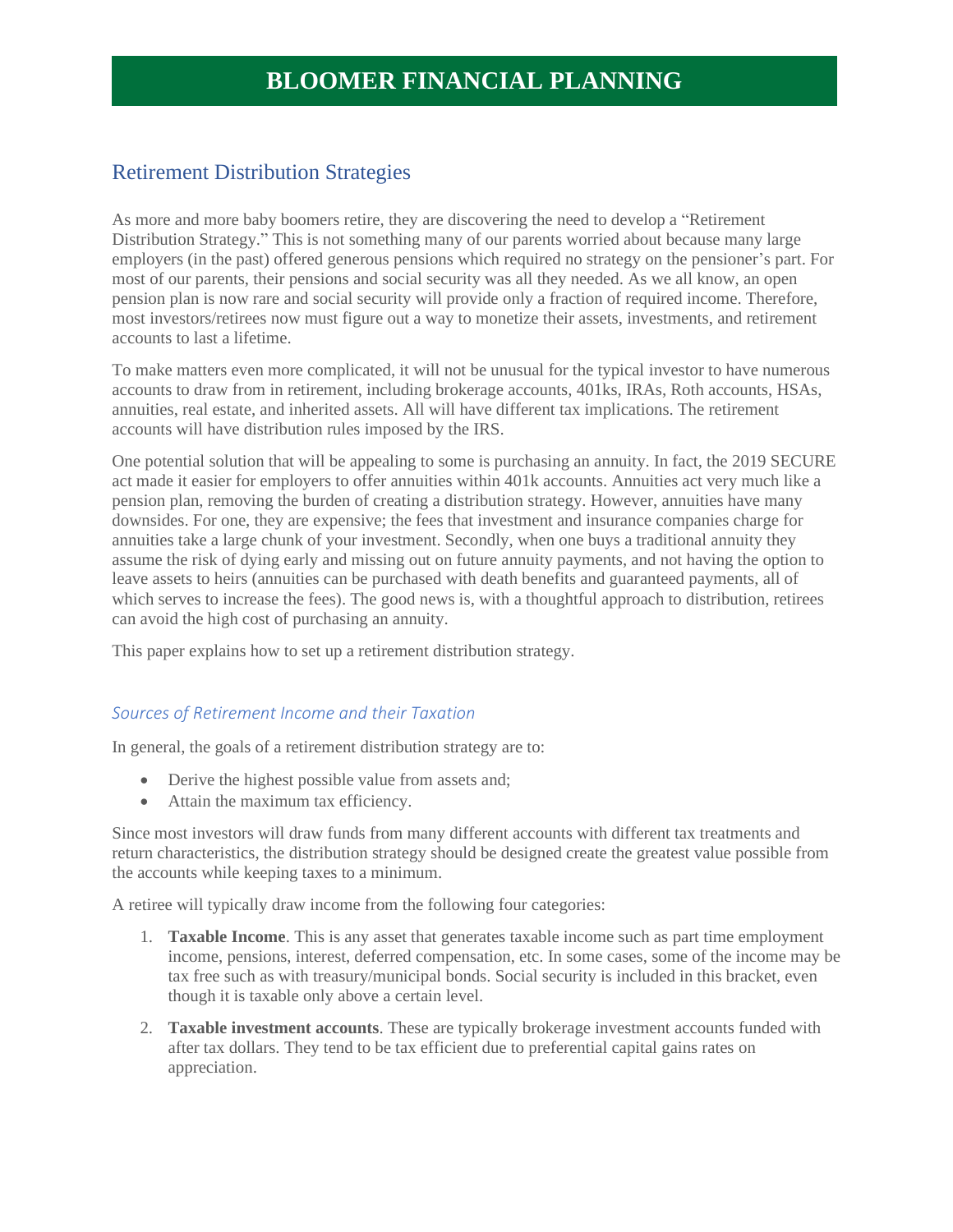- 3. **Tax-deferred retirement accounts.** This category includes retirement accounts such as 401ks and IRAs which have been funded with pre-tax contributions, so income taxes are deferred on both contributions and appreciation. This category also includes annuities where the retiree has invested post tax funds, which can grow tax free until withdrawn, and then only the appreciation is taxed as income.
- 4. **Tax-exempt retirement/savings accounts**. These are accounts where no taxation will be due on contributions or appreciation on distributions if they are qualified distributions. A Roth IRA fits into this category (funded with after tax dollars) as do Health Savings Accounts or HSAs, which are funded with pre-tax dollars but also tax free if used for health care expenses.

A retiree's real estate (e.g. primary home) is often included in potential assets to fund retirement. However, one always needs a place to live and this strategy assumes that the retiree will downsize at some point and use proceeds from a real estate sale to fund retirement. While this is certainly an option, the conservative approach is to not include potential real estate sales in retirement assets and/or include only a portion.

#### *Approaches to Distribution Strategies*

There are two different approaches to establishing a distribution strategy; the "phased" approach and the "proportional" approach.

The "phased" approach has been popular for recent retirees due to its simplicity. The primary goal of the "phased approach" is to delay withdrawing tax-deferred and tax-exempt retirement accounts as long as possible to avoid taxation and enable the assets to continue growing tax free. This approach tends to work best when the younger retiree has ample cash flow in the early years from non-deferable taxable income sources (e.g. pensions, part time income, taxable interest and dividends, and deferred compensation) which puts the retiree in a high tax bracket. This assumes the current cash flow covers all or most of income needs. Any shortfall in cash flow is typically covered by selling brokerage assets (generating favorable capital gains taxes or taking advantage of offsetting capital gains and losses).

A potential problem with the phased approach is that it can increase the ultimate tax bill. The reason is required distributions. Current law requires retirees to withdraw a specified level of funds beginning at age 72 (so called Required Minimum Distributions or "RMDs"-See "About RMDs" below). If these accounts have accumulated a high amount of assets, through the retiree may face higher income tax rates on RMDs, higher Medicare and Social Security premiums which are based on income, and higher tax liabilities to heirs when they inherit the accounts. The other issue with these retirement accounts is that all distributions, including appreciation, are taxed as income, and thus may not benefit from preferential capital gains treatment.

The other issue with the phased approach is that it does not take advantage of tax-exempt retirement accounts (which, of course, have no income tax). In other words, when a retiree in a high tax bracket is in need of additional cash flow (say, for a big purchase such as a wedding, second home, or medical procedure) tax-exempt accounts such as Roth IRAs and HSAs can be excellent sources of non-taxable cash flow.

The "proportional" approach to distribution strategy is a more dynamic, flexible approach. In this strategy, the retiree may draw on **any and all** investment accounts **every year.** This approach will be more appropriate for a younger retiree who does NOT have a high level of non-deferrable taxable income in the early years of retirement. In this case, the proportional approach can both reduce the lifetime tax bill and maximize asset value. For example, in a year in which the retiree (under age 72) is in a relatively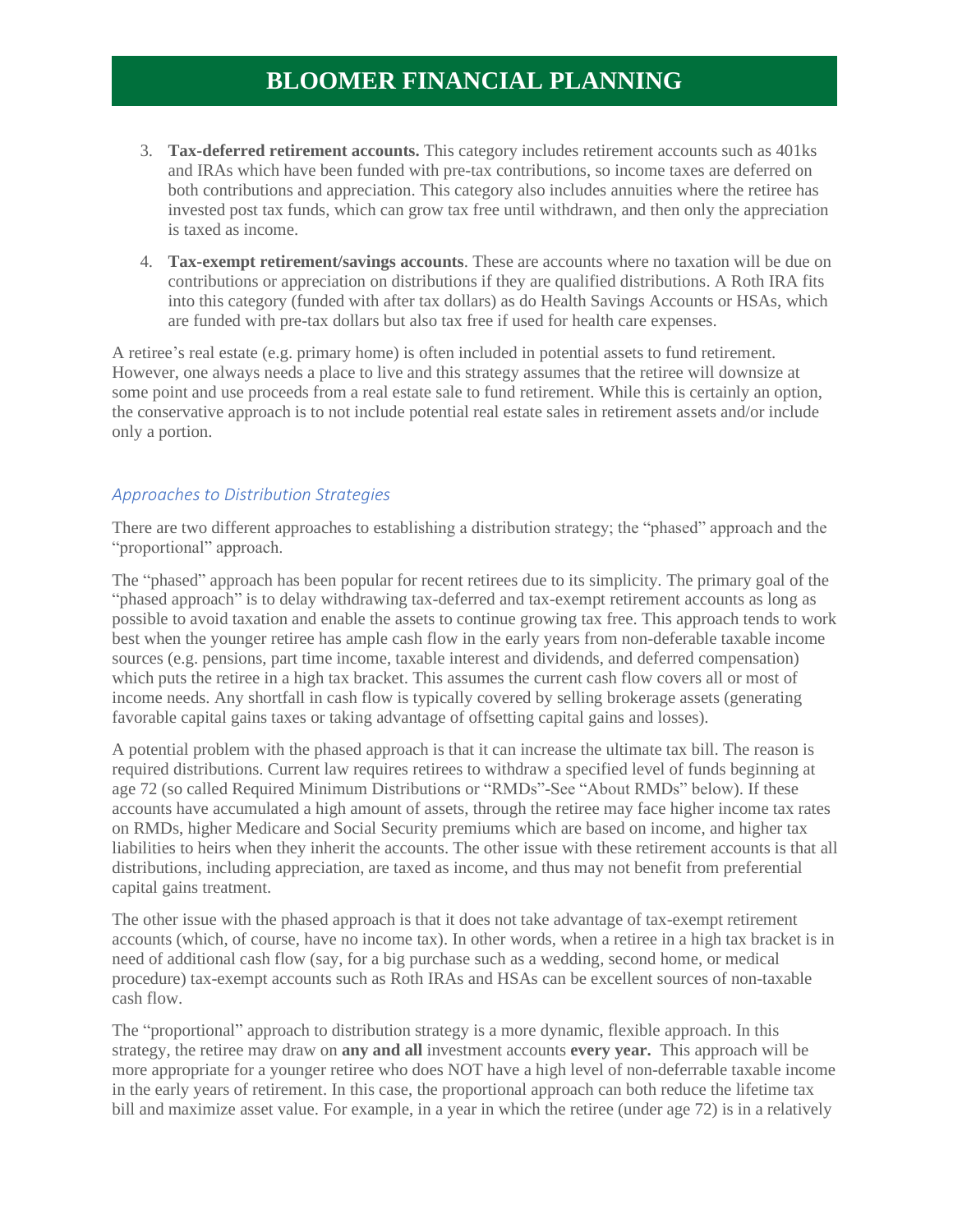low tax bracket it could make sense to draw down one or more retirement accounts, or execute a Roth conversion, to take advantage of the lower tax bracket. Even though the tax is being paid sooner rather than later, it might be a much lower tax bracket than the one ultimately used later distributions. Most retirees should follow the proportional approach, even though it requires more work to plan and execute, due to the flexibility it provides.

### *Developing a Distribution Strategy*

The process of developing a distribution strategy requires both a comprehensive plan and annual adjustments. The retiree should create a hypothetical lifetime model and then make annual adjustments based on the current cash flow, market conditions, and taxation.

The first step in developing a retirement distribution strategy is to document the retiree's sources of retirement income and understand their rules and taxation. Many retirees will have a "base" of earnings sources such as pensions, interest, Social Security, etc. Once one has a solid understanding of baseline cash flows and their resulting tax impact, one can build a successful strategy for withdrawing money from other retirement accounts.

The next step is to create a hypothetical distribution map covering one's expected expenses, tax liability, and cash flow/income over his/her lifetime. It will be based on an assumed return of the underlying assets. There will typically be consistent income (e.g. pensions, Social Security) and variable income (e.g. from investments). RMDs from 401ks and IRAs should be added when they are due. This analysis will also highlight the impact of delaying the taxation of tax-deferred or tax-exempt accounts. This is a particularly important step and will predict the adequacy of one's assets to last at least their lifetime.

One side note. The retirement literature often explains a "short cut" approaches to developing a distribution strategy; i.e. the "4% rule" that claims one can withdraw 4% of assets annually and those assets should last 30 years. This simple approach, however, will not truly reflect reality which is that income and expenses may vary significantly from year to year and that the underlying assets may be invested differently depending on the investor. It is much more accurate to create a lifetime income/expense assumption.

As mentioned earlier, the "proportional" distribution approach will typically emerge as more effective than the "phased" approach because the retiree will have more tools with which to achieve tax efficiency and or generate higher returns. Some of the tactics that can be deployed include:

- Drawing on tax-deferred accounts to "fill up" a lower tax bracket, but just avoiding the higher tax bracket.
- Withdrawing investments with large capital gains when the corresponding capital gains rate is 0% (or 15%), avoiding the 20% capital gains rate if possible.
- In years when cash flow is not important, but the retiree can absorb more taxable income (to fill up a desirable tax bracket), consider converting some tax deferred accounts to Roth. This has two significant benefits
	- o Roth accounts do not have RMD requirements which can potentially also save heirs from tax liabilities.
	- o 401k and IRAs do not provide preferential capital gains treatment on appreciation. Converting to Roth accounts early, or establishing Roth accounts, removes this disadvantage.